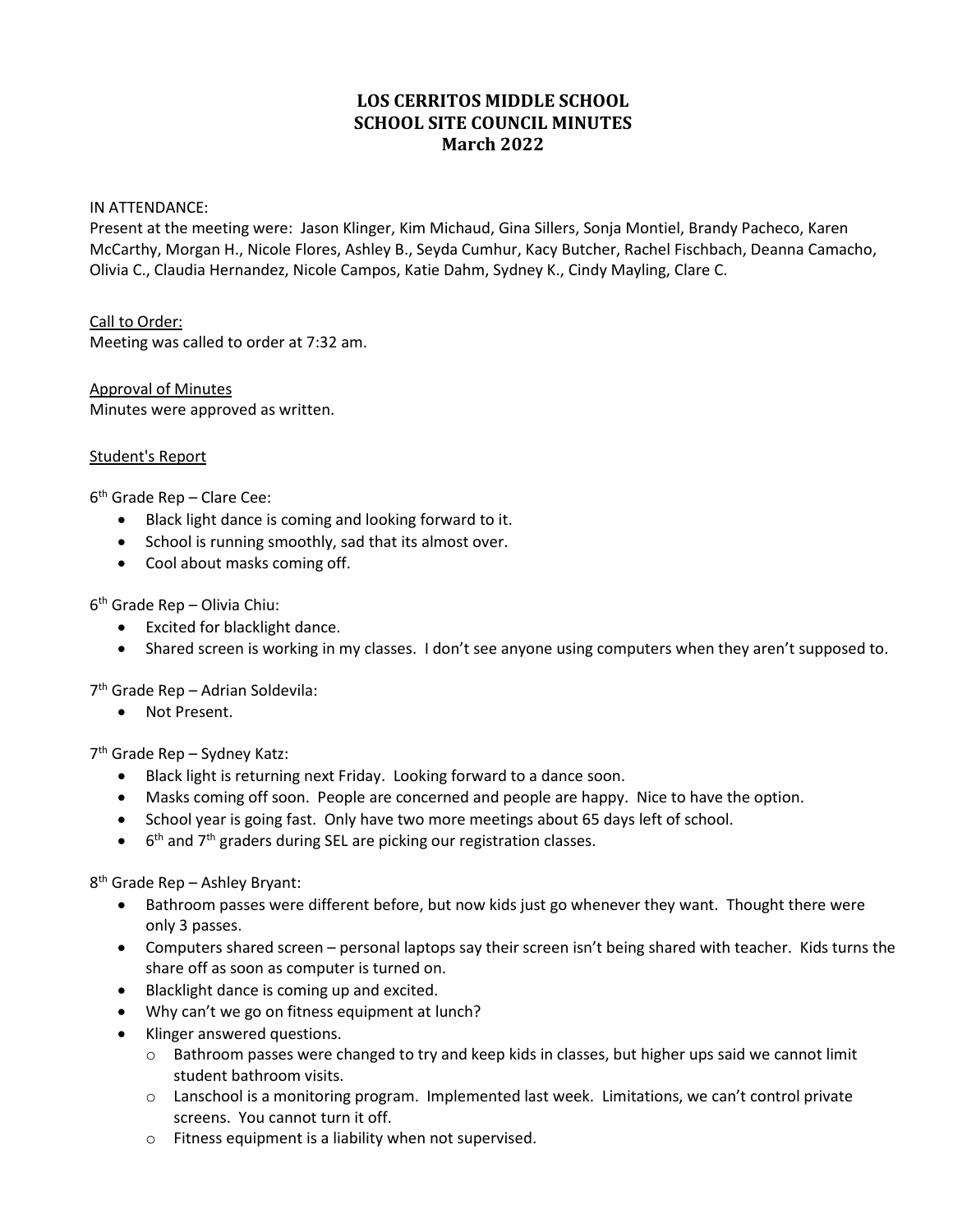8th Grade Rep – Morgan Humphrey:

- PSST putting on Black Light dance.
- At lunch some people will play with balls and equipment by the lunch area.
- Lunch line for café is very very long. Put a cart outside would help. People wait and pizza runs out quickly when they wait. Order extra pizzas.
- Helpful when teachers mark incorrect work so that students can go back and correct.

Counselor's Report – Karen McCarthy:

- I too am looking forward to the dance.
- Starting registration today. Showing a video on how to register and pick classes. Sending home information to parents. Due date is March  $9<sup>th</sup>$ . All online, we close application process then reopen.
- Went out to elementary schools, incoming  $6<sup>th</sup>$  graders and they have already chosen their classes.
- March  $14<sup>th</sup>$  HS Counselors are coming to speak to  $8<sup>th</sup>$  graders.  $8<sup>th</sup>$  graders will be separated by which HS they are going to.
- On March  $21^{st} 8^{th}$  graders will meet with counselors one-to-one.
- March 17<sup>th</sup> on zoom another Coffee with the Counselors. Mrs. Michaud will be a guest speaker. Going over Social Media which causes a lot of bullying, drama, and meanness. Love for parents to come.
- Doing SEL every Wednesday covering resiliency, grit and problem solving. Will stay on problem solving for a bit, seems to be an issue. A lot for students having issues adjusting after covid. Had a raffle on SEL which is popular.
- Continuing to support  $6<sup>th</sup>$  grade tutoring on Weds.
- Host Lunch Bunch on Fridays in the Library becoming popular have 10-15 kids who come in regularly.
- Working on D and F list. Seeing kids individually for social emotional lessons, holding HS planning meetings.

## DAC Report – Cindy Mayling:

- Jan  $11<sup>th</sup>$  meeting discussions entirely on covid issues. DAC members sharing perspectives. District will hold that we will do no more or less than county and state guidelines require.
- Masks will become optional on the  $14<sup>th</sup>$  of March.
- Feb meeting has been a subcommittee formed to discuss the human growth and develop instruction for grades 4 thru 6. Updating the curriculum.
	- $\circ$  Topics: Students are separated by gender, discussion on whether we want to continue separating them or doing coed groups. Discussion about nurses conducting the instruction. Students don't know them. Maybe have a teacher that students recognize to make them comfortable.
- $\bullet$  Klinger In 6<sup>th</sup> grader we do use a teacher and students watch with all genders, then break out by gender for discussion.
- Asst. Superintendent of Instruction began a large lengthy presentation on student achievement. Talk about the D and F list, SBAC scores, benchmarks, etc. and compare those from pre-pandemic to where we are now. Wait to share screens until we have the full presentation.

## SEDAC Report – Deanna Camacho:

- Virtual Reality Conferences
	- o Spring Transition Fair on March 5<sup>th</sup> 9am-12pm. For Students, parents, and teachers. Will be virtual. Adult Life Process for students with disabilities transitioning to adult life. Spanish interpreter available. Students will get a certificate.
- Extended school year, dates finalized for June 15 thru July 13th. District will hold at the same school sites.
	- o Preschool BE ME will be at Madrona.
	- o High School will be at TOHS.
- Ventura County of Education Equality conference on March 22<sup>nd</sup> from 2:00 5:00pm. Parents, guardians, students, educators, support personnel, community members, or anybody able to attend. It's free and a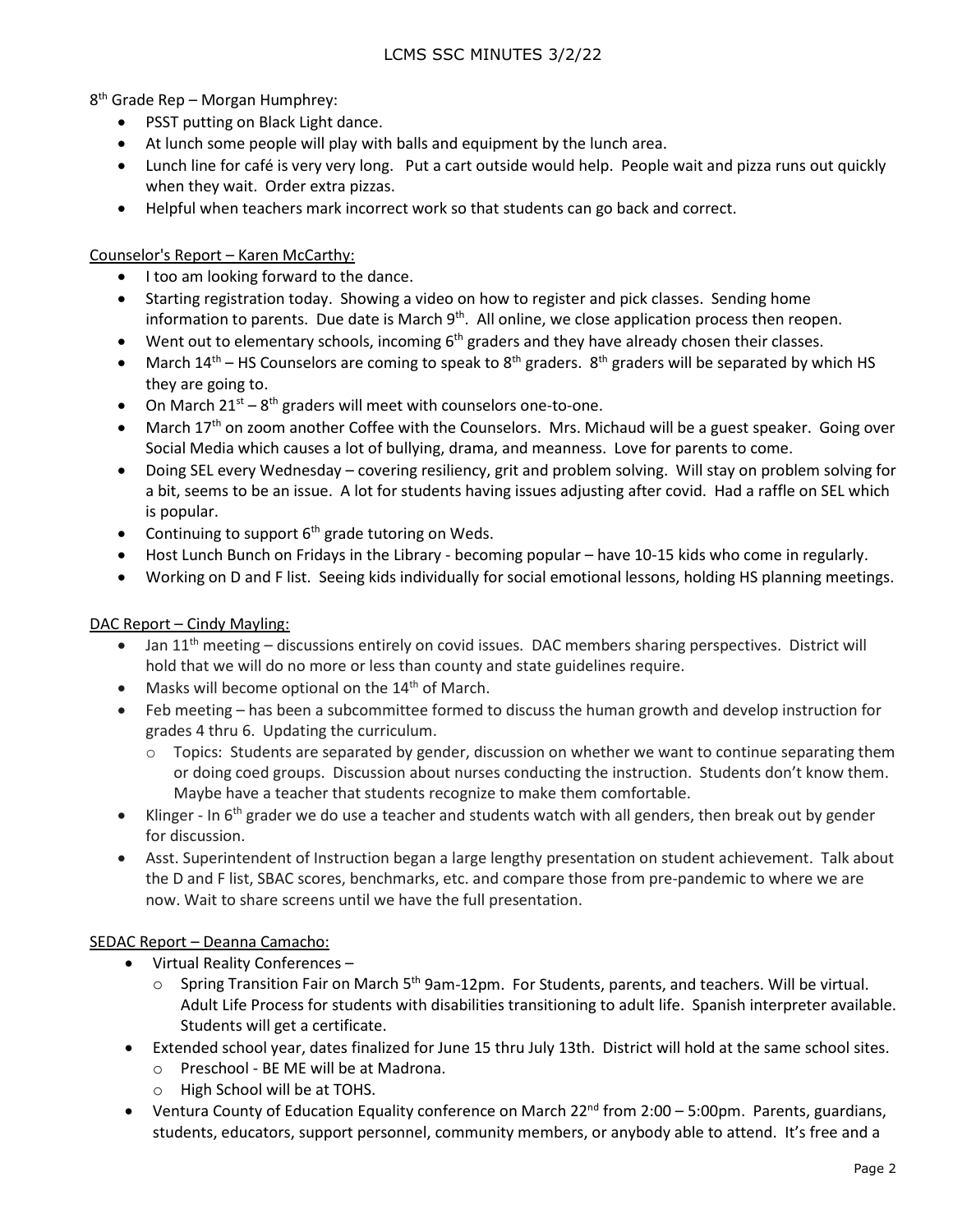virtual reality event. Will have workshops, inclusion practices, opportunity of networks, access to find network of people you need.

## GATE Report – Julie Wang:

- The GATE-DAC meeting summary, which contained details about CVUSD's Math Pathways, was emailed to the LCMS GATE families on 2/21/22.
- In addition, the Westlake HS girls STEM Club led a fun engineering-related lunchtime activity in Ms. Blazer's classroom on 2/25/22.
- We are looking forward to having students from Westlake High School's Young Investors Society lead a lunchtime activity on learning about the stock market in March or April.

## ELAC/DELAC Report – Claudia Hernandez:

- Same information.
- Masks, covid test.

## PSTA Report – Deanna Camacho:

- The General Association meeting voted in board for next year. Now up on PTSA website.
- On website, we have a link to fill out for HSA (Honorary Service Awards). We added 3 more categories this year. Only received one, hoping to get more. Deadline is March 4<sup>th</sup>.
- Certificates will be presented at May  $27<sup>th</sup>$  meeting.

## Boys & Girls Club Report – Franky:

• Not present.

Teacher Reports:

- Fischbach Lanschool is going really well. Like being able to block website. Seen a lot more class interaction and understanding of material. Can't believe it's almost March.
- Butcher In love with Lanschool!!!! Making a big difference.

## Principal's Report – Jason Klinger:

- I will be taking over our April, May and June meetings for the purpose of getting the Single School Plan ready to be approved in Sept.
- Students touch base with one speaker for upcoming meetings. Make one presentation. I will need 30-40 mins of every meeting from here on.
- Construction meeting 2 weeks ago and they have to reverse course on some projects, costs increased.
	- $\circ$  Still doing entry way, monument sign, landscaping in front of school and side.
	- $\circ$  Not doing metal structures, additional monument sign, no lunch pavilion.
	- $\circ$  Still have money to spend. Options -
		- Option #1 Do a refurbishing of locker room (paint, lighting, ceiling, lockers),
			- Option #2 Area between locker room and MPR. Get rid of wood chips, level area and see what we can do there.

Option #3 - Portables need carpets. \$5-6 thousand dollars for carpet.

Deanna – agree with locker rooms and wood chips

Morgan/Ashley – portables, blinds hit windows – get rid of blinds.

- Black History Month Black Student Union club meeting on Tuesdays.
- Principals Honor Roll certificates will be distributed on Thurs. Had over 400 students qualify!
- Voting on Nutrition break (extra 6 minute time period), waiting for procedural guidelines from district.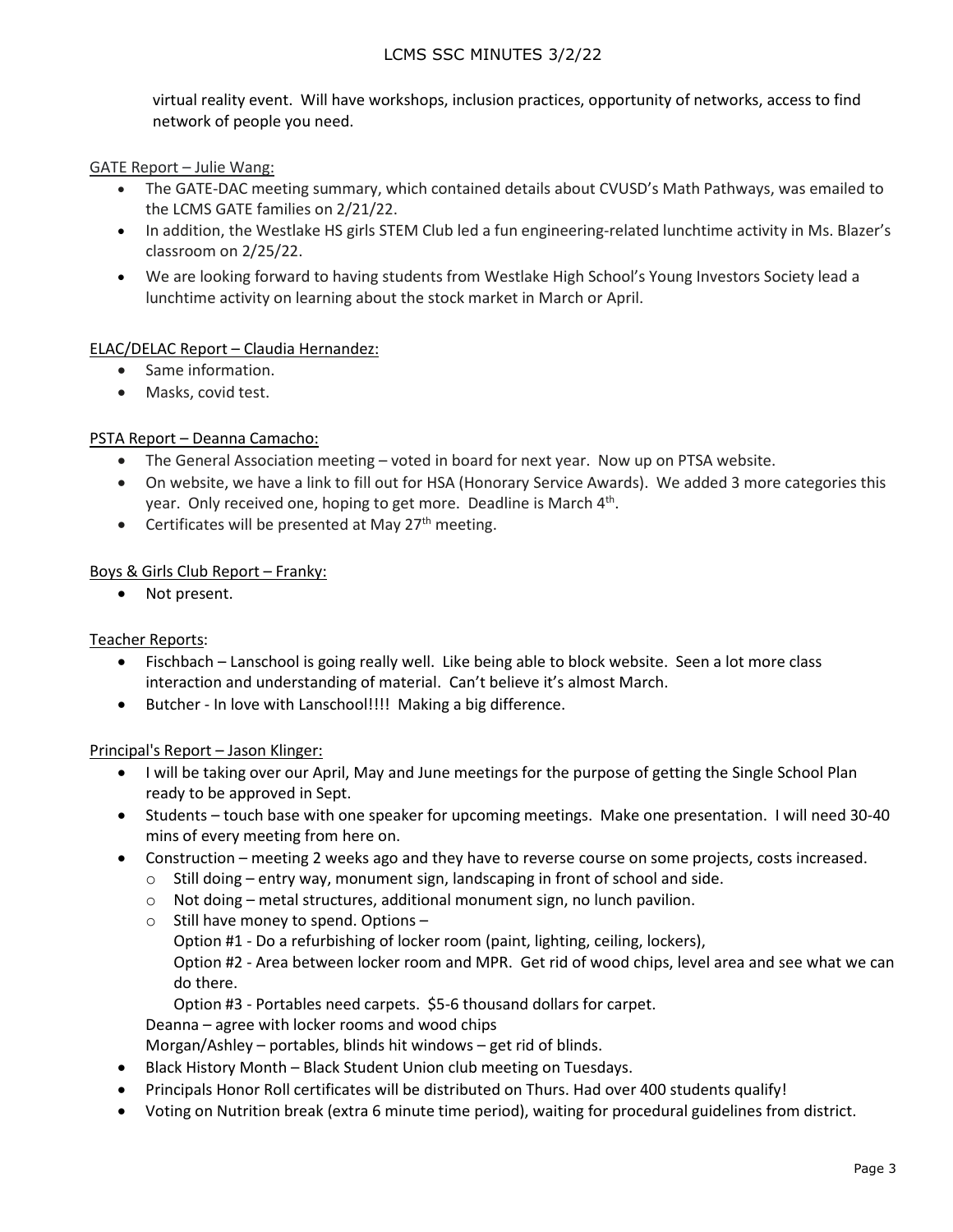- Boost Camp will be offered again for students who had an A or B per semester will be held at Colina, virtually. There will be a middle school summer school. Mainly remedial for struggling students.
- Reflections Shout out to Rebecca Wang for reflections, won an award of Excellence for Photography, Eden West won an Award of Merit for Dance, Greyson Guzner won Honorable Mention for Photography and Max Hennessey won Honorable Mention for Film.

# Old Business

No old business

# New Business

• CVUSD Expanded Learning Opportunity (ELO-P) Presentation & SSC Feedback:

State of Calif. giving money we need to spend on students. Opportunity to provide 6<sup>th</sup> graders with before school, during school, after school, winter break, spring break and summer break support and enrichment. What is the Program - No less than 9 hours of program (before, during and after school hours). Include intersession (breaks).

Funding – Provided to all  $6<sup>th</sup>$  grade students who are not unduplicated (EL students, foster, and socially/emotionally disadvantaged).

Program Elements – Meant to support students academically and enrichment.

Goal is to start it this year in late March early April.

How – we will partner with Boys and Girls Club and Teen Center to offer these programs. The B&G Club is already set up for this. Our teachers will offer support during the day.

# Questions:

Karen M. – with unduplicated groups, how are these students able to participate, thought there was a limit of services they could receive? Klinger – the students invited to participate will be from one of those 3 groups.

• Single School Plan Progress Monitoring

In order to implement a Goal, we need to look at the data. How well are kids doing? Or not doing? Unfortunately, the D/F data doesn't give us a clean picture of skills.

Looking at benchmark assessments and CAASPP. Need feedback from administrators, teachers, students and parents regarding goals.

Goal 1 – Literacy – can a student read a piece of literature and do they understand it and be able to talk, write, dissect, etc.

- o Butcher students are passionate about Read Theory. Like a computer game, they want to close the gap. Seen enormous improvement. Celebrating students reaching 2 levels above their grade. We have a reading support wall.
- $\circ$  Klinger What is the biggest struggle with  $7<sup>th</sup>$  graders? Butcher - taking multiple pieces of text and simplify the information. More complex for them, easier with one piece.

Flores – agrees with Butcher.

Fischbach – a lot of kids struggle with reading a lot of text and being able to pull out most important facts.

Flores – struggle to understand what text evidence is. "Quoting a text" – kids looking for an actual quote. We had to go over what text evidence meant.

Parents what concerns do you have?

Camacho – comprehension is a struggle. Reading is one thing, understanding is another.

Campos – argumentative initiative – figuring out that you don't need to use textbook to find other facts.

Dahm – My daughter can collect facts, but the scaffolding of putting them all together seems big.